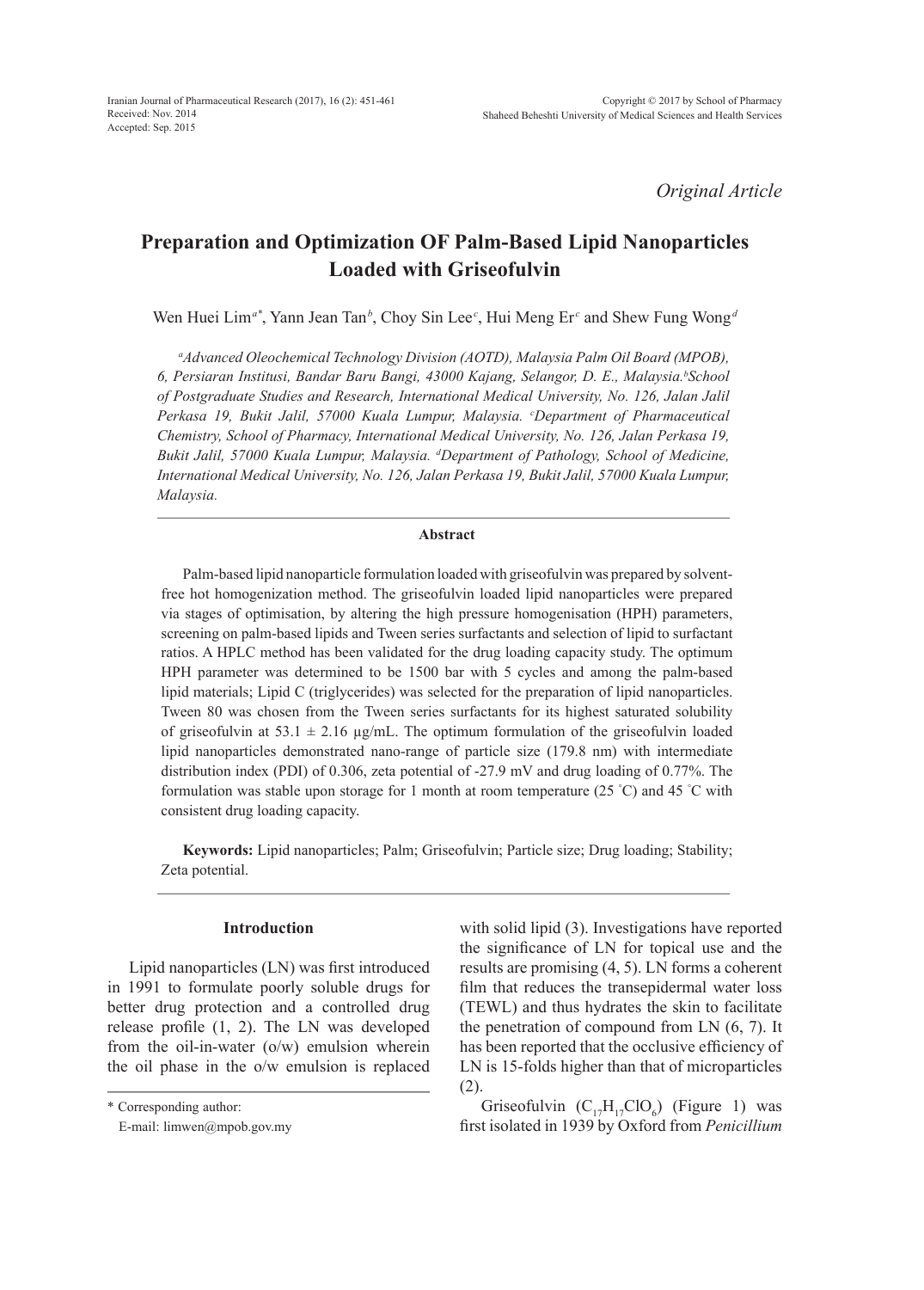

**Figure 1.** Chemical structure of griseofulvin.

*griseofulvum* (8) and it was introduced as an oral antifungal agent (9). It is a fungistatic agent against dermatophytosis (tinea infection) caused by *Epidermophyton*, *Trichophyton* and *Microsporum* by disrupting the mitotic spindle of the dermatophytes and inhibiting its division (10). Till date, griseofulvin is only available in oral preparation form (11, 12) and it is known as a poorly soluble drug with poor absorption via the gastrointestinal tract (13). The absorption can be improved with fatty meal but it requires a long period of oral treatment (10). Griseofulvin has also been reported for its interactions with drugs like coumarin and oral contraceptives (10). In addition, it causes systemic side effects, namely headaches, gastrointestinal disturbance, blood dyscrasis and hepatotoxicity (14). This has led to the interest in developing a topical formulation for griseofulvin. A single topical application of griseofulvin has been reported to have higher skin concentration of griseofulvin (remained detectable from skin after 4 days of application) when compared with a prolonged oral administration of griseofulvin (15). In another study, patients treated with gel form of griseofulvin showed marked clinical and mycological improvement in treating *tinea corporis* (16). Griseofulvin hydrogel added with penetration enhancer such as propylene glycol and N-methyl-2-pyrrolidone also been reported of its anti-fungal activity without causing any skin sensitization (13). Besides, vitamin E-tocopheryl and polyethylene glycol succinate have also been used as penetration enhancer for dermal delivery of griseofulvin (11).

The *in-vivo* and clinical investigations suggested that it is an effective alternative to oral preparation. Recently, griseofulvin was prepared in glyceryl monostearate LN by microemulsion technique (17) and the formulation demonstrated a prolonged release profile. Besides, griseolfulvin LN was prepared using hydrogenated soybean phosphatidylcholine and dimyristoyl phosphatidylglycerol as lipid core and ethanol as solvent prior to high-pressure homogenizer (18). The freeze-dried griseofulvin LN was reported to have mean particles size of 50 nm. Nevertheless, there is no report on preparation of griseofulvin LN using palm-based lipid materials, though it has been known to be safe on human at high concentrations (19).

In view of the efficacy of LN in drug delivery for topical formulation and the urge of formulating griseofulvin in topical formulation to overcome the poor drug absorption in gastrointestinal tract and systemic side effects incurred by the oral dosage forms, we aimed to prepare a palm-based LN loaded with griseofulvin using a solvent-free technique. This investigation reports the preparation and optimisation of lipid nanoparticles loaded with griseofulvin by lipid screening, surfactant selections and lipid to surfactant ratios determination. Drug loading capacity study and stability tests of the lipid nanoparticles were conducted for the development of lipid nanoparticles based drug delivery system.

#### **Experimental**

# *Materials and methods*

Palm-based lipids namely Lipid S (palm fatty acid), Lipid G (mixture of palm fatty acid, palm monoglycerides, diglycerides and triglycerides) and Lipid C (palm triglycerides) were provided by Malaysia Palm Oil Board (MPOB). Glycerol, Tween surfactant and methanol (HPLC grade) were obtained from Merck, Germany. Griseofulvin was obtained from Sigma-Aldrich, US.

#### *Preparation of Lipid Nanoparticles (LN)*

Lipid phase (blank or with griseofulvin) and aqueous phase: surfactant, glycerol and deionized water were heated to 70 °C separately in a water bath. Both phases were then mixed together to form a premix. The premix was subjected to a high-pressure homogenizer (HPH)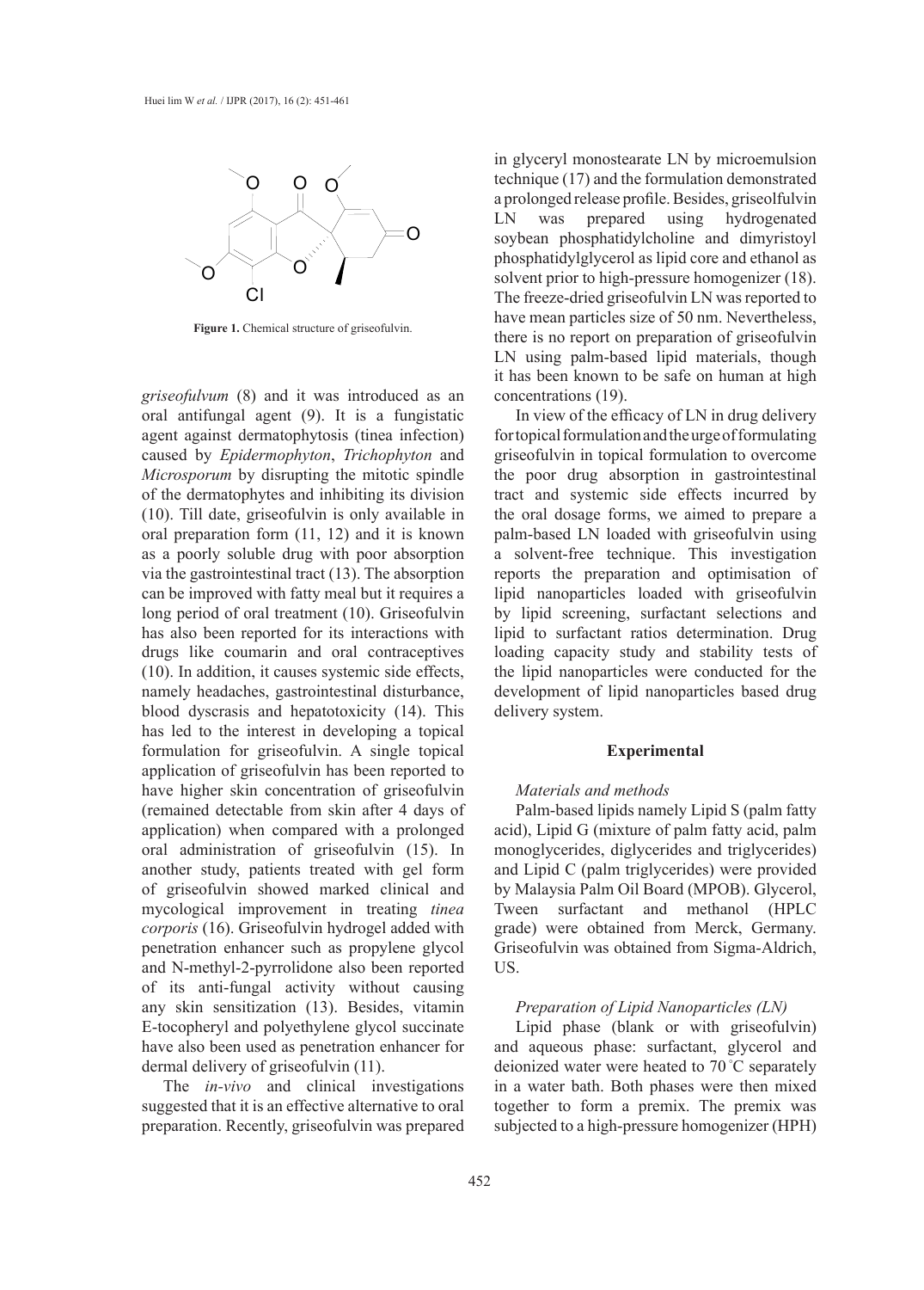(Avestin C3, Canada) at different selected cycles and pressures. The mixture was set aside at room temperature for it to recrystallize and form the LN.

# *Optimization of High Pressure Homogenisation (HPH) Parameters*

Different types of palm-based lipid such as Lipid S, Lipid G and Lipid C were evaluated for their potential and ease to be prepared into LN. Lipid phase  $(1\%$  w/w Lipid C, G or S) and aqueous phase: Tween 80 surfactant (1% w/w), glycerol (1% w/w) and deionized water  $(97\% \t w/w)$  were used to study the effect of high-pressure homogenizer (HPH) parameters at different cycles and pressures (500-1500 bar). The formulations were subjected to photon correlation spectroscopy (PCS) study.

## *Selection of Lipid and Surfactant*

Formulations were prepared using different lipid (lipid S, lipid G, lipid C) to Tween 80 ratios at the optimum high-pressure homogenization parameter (1500 bar and 5 cycles). The formulations were subjected to photon correlation spectroscopy analysis to select the most compatible lipid to be used in the preparation of LN formulations. After the selection of lipid, the solubilities of griseofulvin in different surfactants (Tween 20, Tween 40, Tween 60, Tween 80) were subsequently determined to select the most suitable surfactant for the preparation of griseofulvin loaded LN. The surfactant  $[1\% (w/w)]$  was saturated with griseofulvin  $[0.05\%(w/w)]$  and mixed with deionized water [97.95% (w/w)] and glycerol [ $1\%$ (w/w)]. All ingredients were heated to 70 °C and mixed together. The premix was subjected to high-pressure homogenization at 1500 bar for 5 cycles. The mixture was then filtered through a 0.22 µM membrane filter to remove the excess griseofulvin. The concentration of griseofulvin in the solution (filtrate) was determined using a high performance liquid chromatography (HPLC) (Agilent 1260, US).

Subsequently, a series of blank and griseofulvin loaded LN were formulated using the selected lipid and surfactant. All LN was prepared at the optimum HPH parameter (1500 bar, 5 cycles) and at different lipid to surfactant (L:S) ratios, i.e. 1:4, 1:2 1:1, 1:0.5 and 1:0.33. The LN was harvested by ultracentrifugation (Beckman Coulter, US) at 40 K RPM for 3 h. The blank LN and GF-LN were reconstituted in deionized water and subjected to the PCS study.

#### *Stability Study*

Griseofulvin loaded LN was analyzed again for the PCS study after one month of storage at room temperature  $(25 \text{ °C})$  and 45  $\text{ °C}$ . The harvested GF-LN was also analysed for its drug loading capacity.

## *Photon Correlation Spectroscopy (PCS) Study*

Zetasizer Nano ZS (Malvern Instruments, UK) with particle size limitation of 0.3 nm to  $10 \mu$ M was used in this study. The samples were suitably diluted with deionized water and then subjected to the zetasizer to measure the particle size and polydispersity index.

#### *Drug Loading Capacity Study*

Drug loading capacity is the amount of griseofulvin encapsulated by the lipid. Griseofulvin loaded LN was separated from the excess griseofulvin by ultracentrifugation. The formulation was diluted 10 times with deionized water and subjected to ultracentrifugation at 40K RPM for 3 h. After ultracentrifugation, the LN formed the top layer, whereas the free griseofulvin formed a pellet at the bottom of the solution. Meanwhile, the middle portion was a clear solution free of griseofulvin, as confirmed by HPLC analysis. The LN was collected using a micropipette and freeze dried using a freeze dryer (Labconco, US).

Griseofulvin, if any, present in the lipid nanoparticles was extracted by the following method. The freeze dried LN was weighed and melted at 70 ° C until the solid lipid turned into liquid oil. Warm mobile phase (70% methanol) (5 mL) was added to extract the griseofulvin with the aid of sonication (Elmasonic, Germany) for 10 min. In order to separate the lipid from the solvent, the mixture was centrifuged (Eppendorf 5810R, Germany) at 12K RPM at room temperature (25 ° C) for 30 min. The supernatant was filtered and the GF content was quantified using HPLC.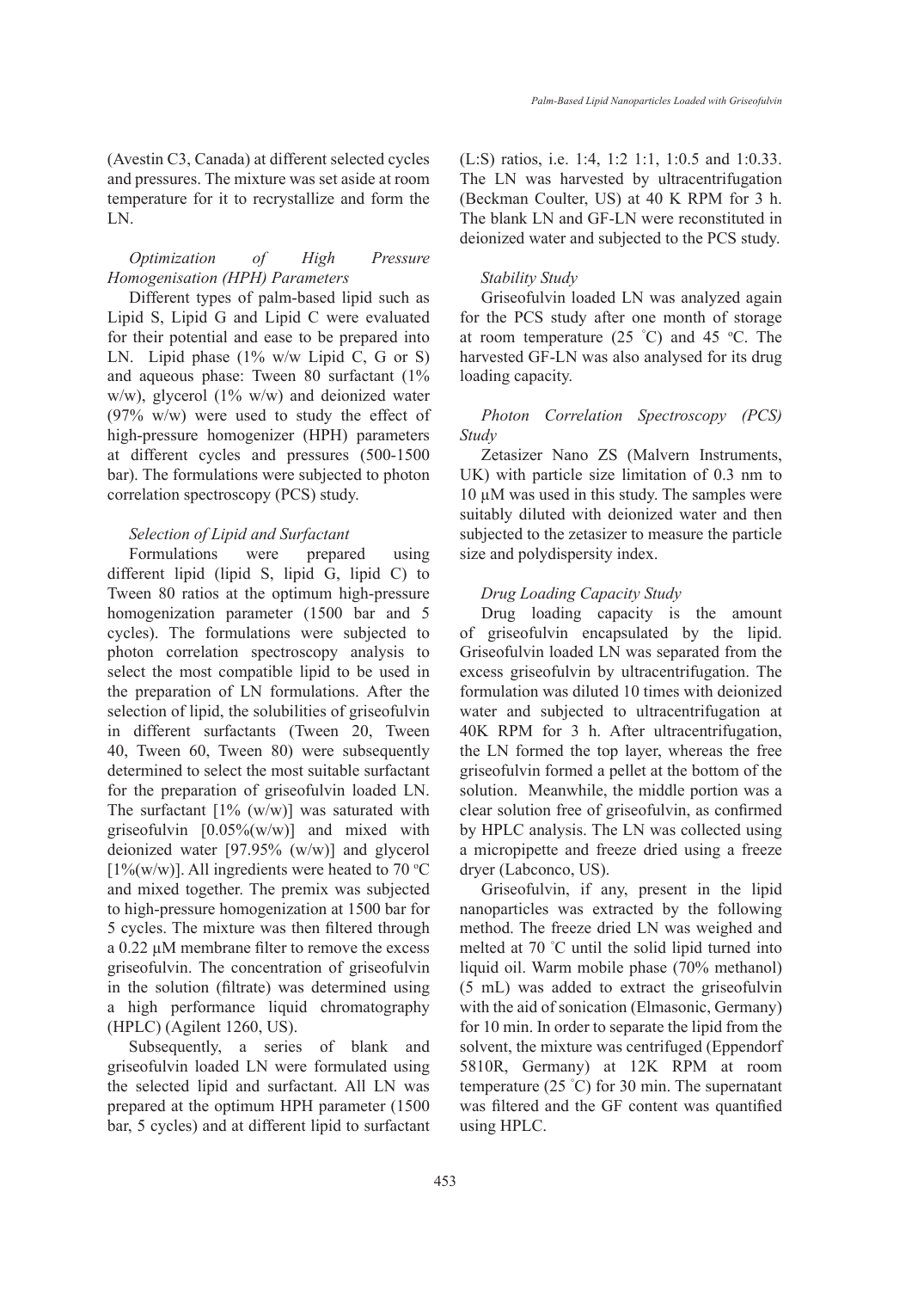| Cycle(s) | Pressure (bar) | Particle size (nm)<br>$Mean \pm SD$ | <b>Polydispersity index</b><br>$Mean \pm SD$ |  |  |
|----------|----------------|-------------------------------------|----------------------------------------------|--|--|
|          | 500            | $174.9 \pm 4.1$                     | $0.263 \pm 0.006$                            |  |  |
|          | 1000           | $142.7 \pm 0.9$                     | $0.276 \pm 0.009$                            |  |  |
|          | 1500           | $131.4 \pm 2.6$                     | $0.279 \pm 0.007$                            |  |  |
|          | 1500           | $214.5 \pm 13.2$                    | $0.443 \pm 0.041$                            |  |  |
|          | 1500           | $112.0 \pm 5.8$                     | $0.294 \pm 0.006$                            |  |  |

**Table 1.** The effect of high pressure homogenization on particle size and polydispersity index of lipid<sup>a</sup> nanoparticles.  $N = 3$ .

Note: lipida: Lipid C.

The drug loading capacity was calculated using the formula below:

Drugloading  $(\% )$  =

Amounto fextractedgriseofulvin, 
$$
\mu
$$
g  
\nWeightoffipidanoparticles,  $\mu$  × 100 %

The drug loading capacity of the GF-LN formulations was analysed again after one month of storage at room temperature (25 ° C) and 45 ° C.

# *High Performance Liquid Chromatography (HPLC)*

*Condition.* A modified HPLC method (20, 21) was used for the quantification of griseofulvin. A C18 column was used in the separation. The column was maintained at 25 ° C and a mixture of 70:30 methanol and water was used as the mobile phase with a flow rate of 1 mL/min. The mobile phase was filtered with 0.45 µm (nylon) membrane filter and degassed prior to use. Ultraviolet (UV) detector was set at the absorption wavelength of GF at 293 nm.

*Calibration.* Six known concentrations of griseofulvin were prepared and their HPLC peak areas were determined. A standard stock solution of griseofulvin (100 µgmL-1) was prepared by dissolving 5 mg of griseofulvin in 50 mL of mobile phase. Three sets of calibration standards were prepared from the independent stock solutions. The peak areas were plotted against concentrations to obtain the calibration curve.

*Validation.* For the validation of accuracy and precision of the HPLC method, three quality control (QC) standards at three levels namely low quality control (LQC), middle quality control (MQC), and high quality control (HQC) were prepared. The LQC, MQC and HQC were

at 0.9  $\mu$ gmL<sup>-1</sup>, 12.5  $\mu$ gmL<sup>-1</sup> and 18.8  $\mu$ gmL<sup>-1</sup> respectively. The criterion for accuracy is set to be within the range of 95% to 105%, whereas precision requires a coefficient of variation (CV) within 5% (22).

#### *Statistical Analysis*

Statistical analysis was performed using GraphPad Prism version 5.00.

#### **Results and Discussion**

*Optimization of High Pressure Homogenization (HPH) Parameters*

Palm-based lipid was used as lipid core in this study as it also serves as an emollient that soothes and moisturizes the skin especially at fungal infected area, which is commonly unsightly and dries (19). Lipid S, Lipid G and Lipid C were first used to prepare blank LN formulations by varying different cycles and pressures (500-1500 bar) of the high-pressure homogenizer. Highpressure homogenization is a well accepted and widely used method for the preparation of LN (23, 24, 25). The main principles involved are high shear stress and cavitation (26). Lipid S and lipid G formulations were subjected to PCS study. However, the zetasizer was not able to record reading for these formulations as the particles size exceeded the measurement capability of the zeta sizer, stated the presence of big particles. On the other hand, LN formulations prepared from Lipid C were able to be analysed by the zetasizer (Table 1). Statistical analysis using One-way ANOVA followed by Tukey's post hoc analysis showed a significant reduction  $(p<0.001)$  in particle size with increasing pressure and cycle of homogenization. The smallest particle size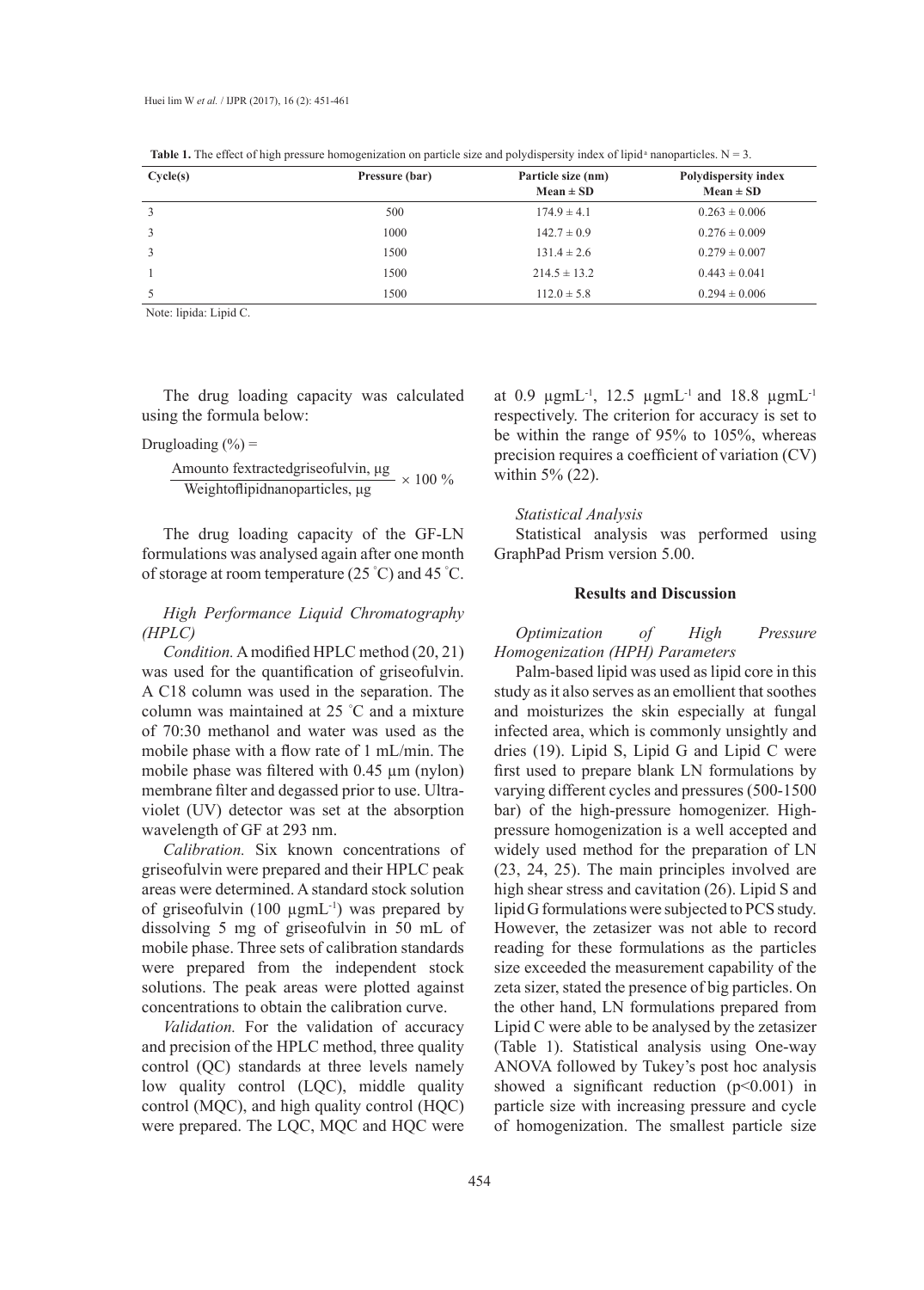of  $112 \pm 5.8$  nm was produced at 1500 bar, and 5 cycles of homogenization. It has been reported that high-pressure homogenization setting with 3 to 5 cycles and 500 to 1500 bar are sufficient to produce LN with submicron size (27). The polydispersity index (PDI) of all the lipid C formulations was ranged from 0.263 to  $0.443$ . It has been reported that PDI  $\leq 0.05$ represents a very narrow distribution (28); PDI < 0.2 represents narrow size distribution (29) and  $PDI > 0.7$  indicates a very broad particle size distribution (28) in lipid nanoparticles. In this study, lipid C produced LN with neither narrow (PDI  $< 0.05$ ) nor very broad (PDI  $> 0.7$ ) particle size distribution. Cho *et al.* reported on docetaxel-solid LN with neither narrow nor broad particle size distribution (PDI ranging from 0.191 to 0.214) and the LN demonstrated *in-vitro* sustained release profile, enhanced performance in drug absorption and *in-vivo*  bioavailability (28). The optimum high-pressure homogenization parameters were therefore standardized at 1500 bar with 5 cycles.

*Macroscopic Evaluation.* Pearling was shown on all lipid S and lipid G formulations prepared with different HPH parameters. When particles tend to arrange in a chain like manner in pearling, their shape transformation is similar to Rayleigh instability (30). The uncontrollable breakage of the pearl structure challenges the stability of the formulation, as reported in a study of an originally oblate lipid vesicle with the insertion of amphiphilic polymer. Pearling has also been reported to be metastable and evolving where they joined to form a larger sphere and intersected to cause destabilization (31). When lipid C was used in formulating lipid nanoparticles, there was no pearling observed in all lipid C formulations.

#### *Selection of Lipid and Surfactant*

Formulations of lipid G-LN and lipid S-LN again showed pearling at all ratios but not in lipid C-LN formulations (Table 2). The zetasizer also failed to record the particles size of Lipid G-LN and lipid S-LN formulations at all lipid to surfactant ratio stating the presence of big particle. Lipid C formulations at different ratio were recorded in nano-sized with PDI less than 0.5. Therefore, Lipid C was selected for the subsequent studies.

Tween (polysorbate), a non-ionic surfactant is known to be a milder irritant than the anionic and cationic surfactants (32). Surfactant or surface tension reducing agent is able to stabilize an emulsion. It can also act as a co-solvent that improves the entrapment of drug in the lipid nanoparticles (33). Tween surfactant is widely recognized as a safe surfactant in the drug delivery formulation (34, 35). Hence, Tween series surfactants (Tween 20, 40, 60 and 80) with increasing alkyl chain length were used in this study. It has been reported that drug solubility improves with increasing alkyl chain length of the Tween surfactant if the solubility takes place in the core of the micelle structure (36). Nevertheless, the solubility of griseofulvin did not demonstrate an obvious trend of increment with the increase of alkyl chain length of the Tween surfactants. The solubility of griseofulvin in Tween 20, 40, 60 and 80 were recorded as 47.5  $\pm$  2.29  $\mu$ gmL<sup>-1</sup>, 50.1  $\pm$  2.15  $\mu$ gmL<sup>-1</sup>, 44.2  $\pm$  1.82  $\mu$ gmL<sup>-1</sup> and 53.1  $\pm$  2.16  $\mu$ gmL<sup>-1</sup> respectively. The solubility of griseofulvin could happen in between the hydrophobic core, the core-surface interface of the micelles and in the palisade layer (36). As reported, non-ionic surfactants such as Tween surfactant can facilitate solubility at the palisade layer. Among all the Tween surfactants, the saturation solubility of griseofulvin in Tween 80 showed the highest concentration of griseofulvin and therefore was selected to be used in the studies.

*Blank LN.* Blank LN formulations were prepared by different ratios of lipid C and Tween 80 surfactant and subjected to PCS analysis. The data were analysed using One-way ANOVA followed by Tukey's post hoc analysis (Table 3). In LN formulations, higher concentration of surfactant is associated with smaller particle size (37). This was observed in the preparation of blank LN formulations D (Lipid: Tween 80 surfactant=1:0.5) and E (Lipid: Tween 80 surfactant=1:0.33), whereby the increase in the lipid concentration from 2% to 3% resulted in a significant  $(p<0.001)$  increment in the particle size of the lipid nanoparticles (Figure 2). However, beyond the optimum level of the surfactant to emulsify the lipid, there was no further improvement in the particle size (29).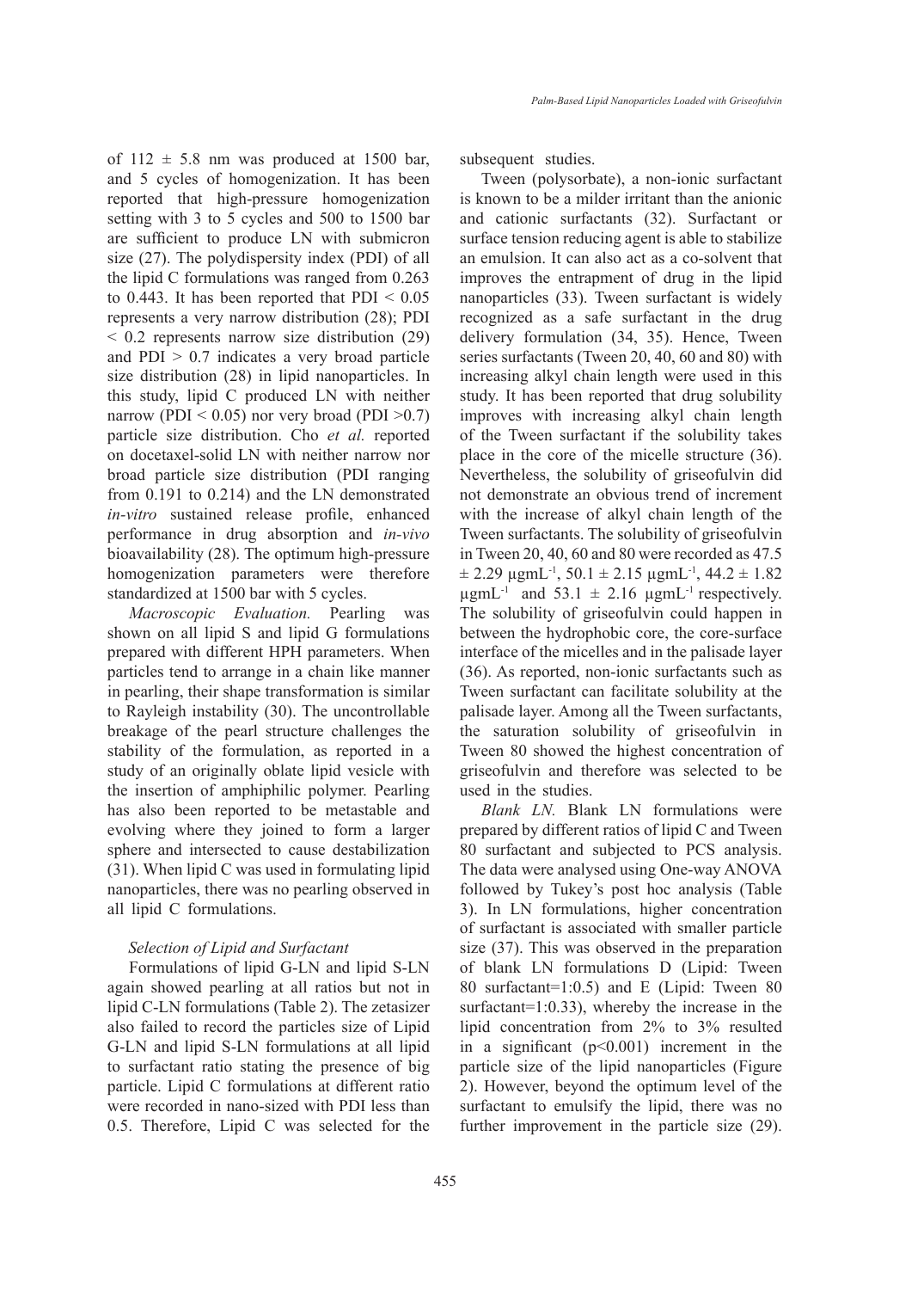| Lipid          | Preliminary<br>formulation | L: S<br>ratio <sup>d</sup> | Lipid<br>$(\%)$ | Tween<br>80<br>$(\%)$    | <b>Glycerol</b><br>$(\%)$ | <b>Deionised</b><br>water<br>(%) | Macroscopic<br>observation | Particle<br>size (nm)<br>Mean $\pm$<br><b>SD</b> | Polydispersity<br>index<br>$Mean \pm SD$ |
|----------------|----------------------------|----------------------------|-----------------|--------------------------|---------------------------|----------------------------------|----------------------------|--------------------------------------------------|------------------------------------------|
| <b>Lipid S</b> | PS <sub>0</sub>            | 1:0                        | $\mathbf{1}$    | ٠                        |                           | 99                               | Pearling                   |                                                  |                                          |
|                | PS1                        | 1:4                        | 0.25            | $\mathbf{1}$             | 1                         | 97.75                            | Pearling                   | >10000                                           | >10000                                   |
|                | PS <sub>2</sub>            | 1:2                        | 0.5             | $\mathbf{1}$             | $\mathbf{1}$              | 97.5                             | Pearling                   | >10000                                           | >10000                                   |
|                | PS3                        | 1:1                        | $\mathbf{1}$    | $\mathbf{1}$             | $\mathbf{1}$              | 97                               | Pearling                   | >10000                                           | >10000                                   |
|                | PS4                        | 1:0.5                      | $\sqrt{2}$      | $\mathbf{1}$             | $\mathbf{1}$              | 96                               | Pearling                   | >10000                                           | >10000                                   |
|                | PS5                        | 1:0.33                     | 3               | $\mathbf{1}$             | $\mathbf{1}$              | 95                               | Pearling                   | >10000                                           | >10000                                   |
| Lipid G        | PG <sub>0</sub>            | 1:0                        | $\mathbf{1}$    | $\overline{\phantom{a}}$ | $\overline{\phantom{0}}$  | 99                               | Pearling                   |                                                  | $\overline{\phantom{a}}$                 |
|                | PG1                        | 1:4                        | 0.25            | $\mathbf{1}$             | 1                         | 97.75                            | Pearling                   | >10000                                           | >10000                                   |
|                | PG <sub>2</sub>            | 1:2                        | 0.5             | $\mathbf{1}$             | $\mathbf{1}$              | 97.5                             | Pearling                   | >10000                                           | >10000                                   |
|                | PG3                        | 1:1                        | $\mathbf{1}$    | $\mathbf{1}$             | $\mathbf{1}$              | 97                               | Pearling                   | >10000                                           | >10000                                   |
|                | PG4                        | 1:0.5                      | $\sqrt{2}$      | $\mathbf{1}$             | $\mathbf{1}$              | 96                               | Pearling                   | >10000                                           | >10000                                   |
|                | PG5                        | 1:0.33                     | $\overline{3}$  | $\mathbf{1}$             | $\mathbf{1}$              | 95                               | Pearling                   | >10000                                           | >10000                                   |
| Lipid C        | PC <sub>0</sub>            | 1:0                        | $\mathbf{1}$    | $\overline{\phantom{m}}$ | L,                        | 99                               | No Pearling                |                                                  |                                          |
|                | PC1                        | 1:4                        | 0.25            | $\mathbf{1}$             | 1                         | 97.75                            | No Pearling                | 136.6±4.2                                        | $0.462 \pm 0.045$                        |
|                | PC <sub>2</sub>            | 1:2                        | 0.5             | $\mathbf{1}$             | $\mathbf{1}$              | 97.5                             | No Pearling                | $138.9 \pm 2.8$                                  | $0.325 \pm 0.037$                        |
|                | PC <sub>3</sub>            | 1:1                        | $\mathbf{1}$    | $\mathbf{1}$             | $\mathbf{1}$              | 97                               | No Pearling                | $112.2 \pm 5.4$                                  | $0.278 \pm 0.008$                        |
|                | PC4                        | 1:0.5                      | $\overline{c}$  | $\mathbf{1}$             | $\mathbf{1}$              | 96                               | No Pearling                | $133.2 \pm 0.8$                                  | $0.153 \pm 0.017$                        |
|                | PC5                        | 1:0.33                     | 3               | 1                        | 1                         | 95                               | No Pearling                | $128.1 \pm 4.9$                                  | $0.154 \pm 0.018$                        |

Table 2. Macroscopic observation, particle size and polydispersity index of preliminary formulations prepared using Lipid S<sup>a</sup>, Lipid G<sup>b</sup> and Lipid  $C^c$ .

Note: Lipid Sa: Palm fatty acid.

Lipid Gb: Mixture of palm fatty acid, palm monoglycerides, diglycerides and triglycerides.

Lipid Cc: Palm triglycerides.

L:S ratiod: Lipid: Tween 80 surfactant.

The particle size decreased significantly (P < 0.001) from formulation A (Lipid: Tween 80 surfactant = 1:4) to D when the relative amount of surfactant decreased. An increment in the particle size and PDI might be caused by the multilayer on the particle surface formed by the excessive surfactant (38). In addition, the excess surfactants might migrate from the LN interface to form surfactant vesicles, contributing to the increment in particle size (5). This is also in agreement with a report on isotretinoin-loaded LN formulated using stearic acid, glycerylmonostearate, glyceryldistearate, and glyceryldibehnate as lipid phase (39).

While maintaining the surfactant (Tween 80) concentration at 5% and increase in the lipid concentration from 7.5% to 10%, the particle size was recorded to be reduced from  $359 \pm 9$ nm to  $292 \pm 10$  nm. However, further increase in the lipid concentration from 5% to 7.5% resulted in an increase of particle size  $(200 \pm 18 \text{ nm})$  to  $359 \pm 9$  nm).

The PDI of the formulations A (Lipid: Tween 80 surfactant = 1:4), B (Lipid: Tween 80 surfactant = 1:2) and C (Lipid: Tween 80 surfactant  $= 1:1$ ) were in the ranged of 0.273, 0.297 and 0.291 respectively. The PDI was significantly decreased when the ratio of lipid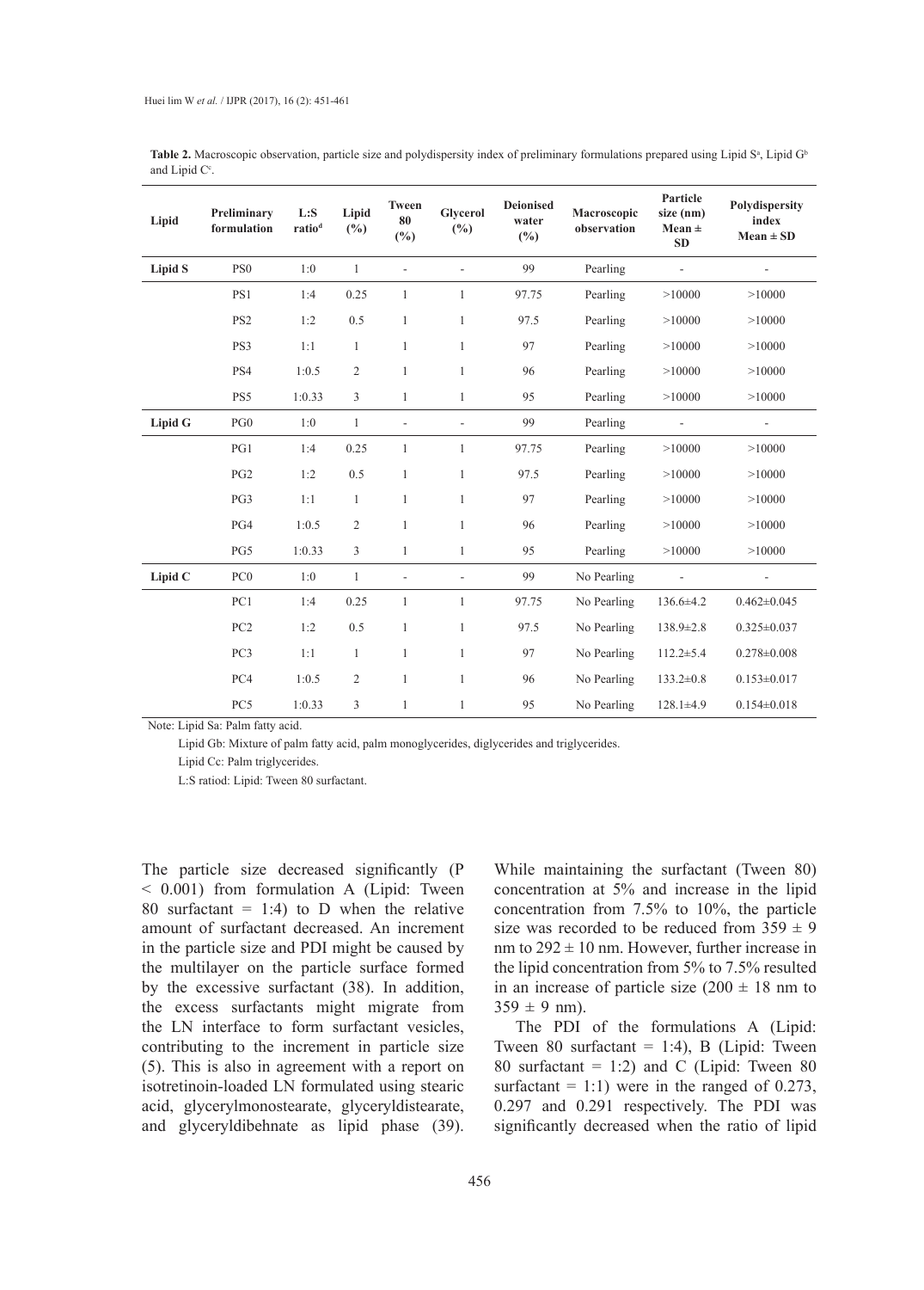

Ratio of lipid C to tween 80 surfactant

**Figure 2.** The particle size of the blank and griseofulvin encapsulated lipid nanoparticles prepared by different lipid to surfactant ratio.

and surfactant were further reduced to 1:0.5 (D) and 1:0.33 (E) (Figure 3). According to the Derjaguin-Landau-Verwey-Overbeek (DLVO) theory, the stability of colloidal dispersion is governed by the van der Waals attraction and electrostatic repulsion (40). Hence, the zeta potential of the LN should be as high as possible regardless of its charge, to repel the particles from each other in order to maintain the size and stability. The zeta potential of a stable LN preparation should be at least  $\pm$  25 mV (38). It has also been reported that a minimum of  $\pm$  30 mV is required for a good physical stability (41). All the blank formulations prepared were categorized as stable since their zeta potential was ranged between -25 mV to around -29 mV (Table 3).

*Griseofulvin loaded LN (*GF-LN)*.*  Griseofulvin was incorporated into the LN and it was found that the incorporation of griseofulvin into the LN did not affect the stability of the LN as it did not lead to any significant changes in the zeta potential (Table 4). All of the preparations were in submicron range and their PDI was still maintained below 0.7. Cho *et al.* reported that LN with  $PDI > 0.7$  indicates a broad particle size distribution (28). As expected, the particle size of the lipid nanoparticle increased significantly ( $p < 0.001$ ) after the incorporation of griseofulvin except for formulation E, in which the particle size remained unchanged at around 150 nm (Table 4 and Figure 2). The PDI of all the griseofulvin loaded formulations were significantly higher than that of the blank formulation but still maintained a PDI of less than  $0.7$  ( $p < 0.001$ ), except for formulation B with  $p < 0.05$ .

*Stability Study.* The stability of GF-LN upon storage for 1 month at room temperature  $(25 \text{ °C})$ and 45  $\degree$ C was monitored (Table 5). There was no significant change in the particle size upon storage except for formulations D and E. There was no significant change in particle size for the latter two formulations after 1-month storage at room temperature  $(25 \text{ °C})$ , but their particle sizes were significantly higher ( $p < 0.001$ ) after 1-month storage at 45  $\degree$ C. For PDI, there was no significant difference for formulations A and B after 1-month storage at 25 and 45 °C. However, the PDI increased significantly after storing at 45 °C for formulations C and D ( $p < 0.001$ ). As for formulation E, the particle size increased significantly upon storage at room temperature (25 °C) ( $p < 0.05$ ) and 45 °C ( $p < 0.001$ ). There was no significant difference in the zeta potential of formulations A, B and C upon storage for 1 month at both  $25^{\circ}$ C and  $45^{\circ}$ C. The zeta potential of formulation D was significantly lower ( $p \leq$ 0.001) upon storage at high temperature  $(45 °C)$ for 1 month. Meanwhile, the zeta potential of formulation E reduced significantly ( $p < 0.001$ )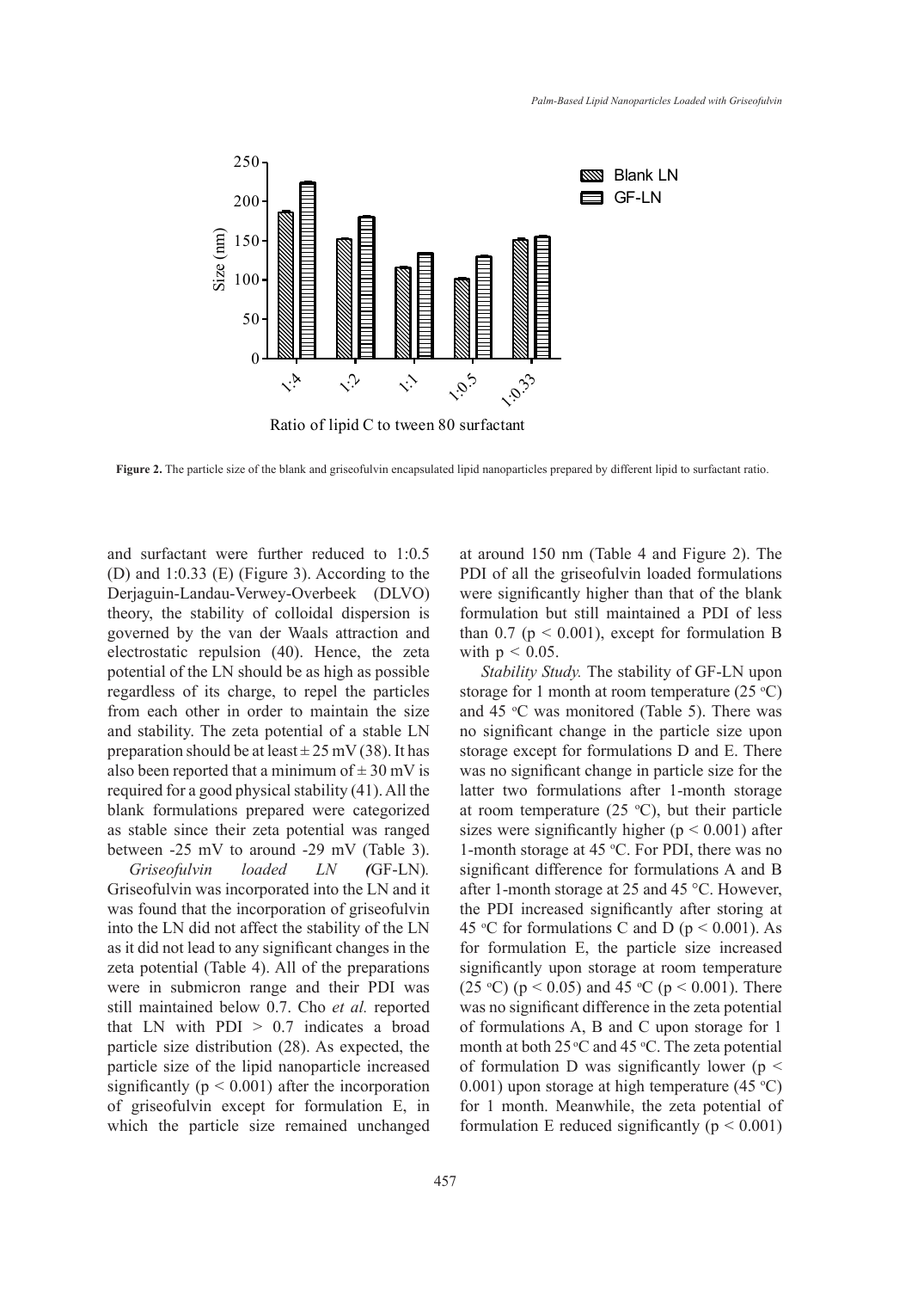| <b>Formulation</b><br>$(L: S ratio)^b$ |       |                    | Percentage, $\%$ (w/w) |                           | <b>Photon Correlation Spectroscopy</b><br>$Mean \pm SD$ |                   |                        |  |
|----------------------------------------|-------|--------------------|------------------------|---------------------------|---------------------------------------------------------|-------------------|------------------------|--|
|                                        | Lipid | <b>Tween</b><br>80 | Glycerol               | <b>Deionised</b><br>water | Size (nm)                                               | <b>PDI</b>        | Zeta potential<br>(mV) |  |
| A(1:4)                                 | 0.25  |                    |                        | 97.75                     | $186.3 \pm 3.2$                                         | $0.273 \pm 0.008$ | $-28.7 \pm 1.9$        |  |
| B(1:2)                                 | 0.5   |                    |                        | 97.50                     | $152.6 \pm 1.3$                                         | $0.297 \pm 0.005$ | $-27.6 \pm 1.8$        |  |
| C(1:1)                                 |       |                    |                        | 97.00                     | $115.7 \pm 1.2$                                         | $0.291 \pm 0.004$ | $-27.9 \pm 2.0$        |  |
| D(1:0.5)                               | 2     |                    |                        | 96.00                     | $101.1 \pm 1.3$                                         | $0.167 \pm 0.011$ | $-26.7 \pm 1.5$        |  |
| E(1:0.33)                              | 3     |                    |                        | 95.00                     | $151.3 \pm 2.7$                                         | $0.117 \pm 0.011$ | $-25.7 \pm 1.2$        |  |

**Table 3.** The effect of lipid<sup>a</sup> to surfactant ratio on photon correlation spectroscopy analysis for blank formulation.  $N = 3$ .

Note: lipid<sup>a</sup>: Lipid C.

 $(L: S ratio)<sup>b</sup>$ : Lipid C: Tween 80.

after 1-month storage at both 25  $\degree$ C and 45  $\degree$ C. To conclude the stability study of griseofulvin loaded LN, formulations A and B were stable without significant difference in particle size, PDI and zeta potential upon storage for 1 month at  $25 \text{ °C}$  and  $45 \text{ °C}$ .

#### *Drug Loading Capacity Study*

The drug loading capacities of the formulations was determined by the established HPLC method. The results obtained in drug loading study were analyzed with One-way ANOVA followed by Tukey's post hoc analysis. In this study, excess griseofulvin was added to maximize the incorporation. High-pressure homogenizer was

used to reduce the particle size of griseofulvin. Such physical modifications allowed greater surface area to volume ratio thus improved the solubility of griseofulvin (42). Hydrophobicity nature of griseofulvin causes it to favor the lipid phase. Thus, as the lipid concentration increased from 0.25% (Formulation A) to 0.5% (Formulation B), the loading capacity of griseofulvin improved from  $0.672 \pm 0.016\%$  to  $0.772 \pm 0.028\%$  (Table 5). Further increase of the lipid content to 1% (Formulation C) led to an insignificant change in the loading capacity of GF ( $0.724 \pm 0.029\%$ ). Also, the loading capacity decreased when the lipid concentration increased from 1% (Formulation C) to 3% (Formulation



Ratio of lipid C to tween 80 surfactant

**Figure 3.** Polydispersity index of blank lipid nanoparticles prepared by different lipid to surfactant ratio. N=3.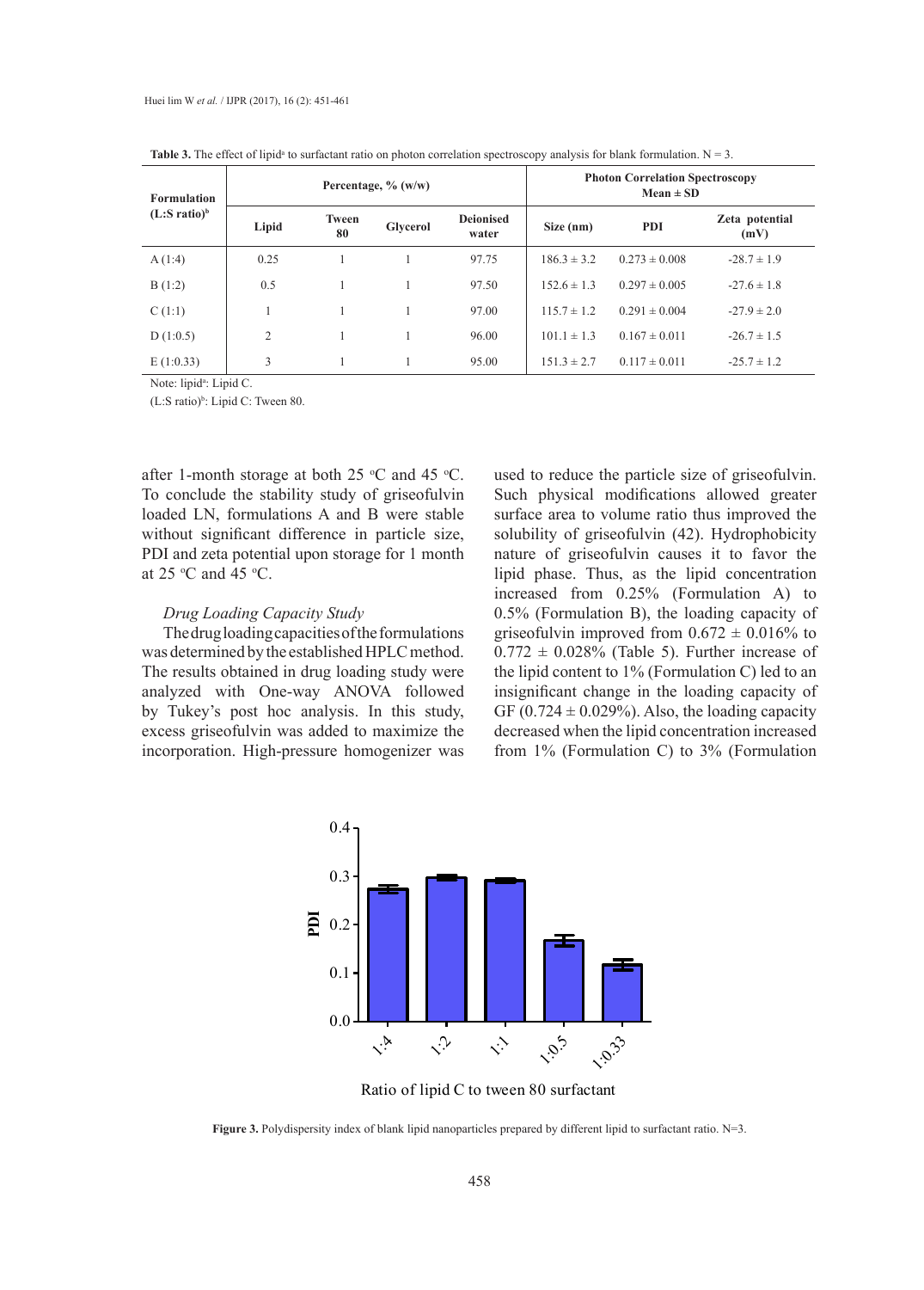| Formulation<br>(Lipid:<br><b>Surfactant Ratio)</b> |                |                    | Percentage, $\%$ (w/w) | <b>Photon Correlation Spectroscopy</b><br>$Mean \pm SD$ |                           |                    |                      |                           |
|----------------------------------------------------|----------------|--------------------|------------------------|---------------------------------------------------------|---------------------------|--------------------|----------------------|---------------------------|
|                                                    | Lipid          | <b>Tween</b><br>80 | Glycerol               | <b>Griseofulvin</b>                                     | <b>Deionised</b><br>water | Size (nm)          | <b>PDI</b>           | Zeta<br>potential<br>(mV) |
| A(1:4)                                             | 0.25           | $\mathbf{1}$       | 1                      | 0.05                                                    | 97.70                     | $223.7 +$<br>3.3   | $0.306 \pm$<br>0.015 | $-29.0 \pm 2.2$           |
| B(1:2)                                             | 0.5            | 1                  | 1                      | 0.05                                                    | 97.45                     | $179.8 +$<br>4.9   | $0.306 \pm$<br>0.011 | $-27.9 \pm 1.6$           |
| C(1:1)                                             | 1              | 1                  | 1                      | 0.05                                                    | 96.95                     | $133.4 \pm$<br>1.9 | $0.302 \pm$<br>0.007 | $-27.4 \pm 2.2$           |
| D(1:0.5)                                           | $\overline{2}$ | 1                  | 1                      | 0.05                                                    | 95.95                     | $129.8 +$<br>1.0   | $0.214 \pm$<br>0.009 | $-26.2 \pm 1.4$           |
| E(1:0.33)                                          | 3              | 1                  | 1                      | 0.05                                                    | 94.95                     | $154.7 \pm$<br>1.9 | $0.152 \pm$<br>0.008 | $-25.9 \pm 0.9$           |

Table 4. The effect of lipida to surfactant ratio on photon correlation spectroscopy analysis for griseofulvin lipid nanoparticles. N = 3.

Note: lipida : Lipid C.

|                               |        | Drug loading capacity<br>(%)<br>$Mean \pm SD$ |                  |                          |                         |                                       | <b>Photon Correlation Spectroscopy</b><br>$Mean \pm SD$ |                         |                                       |                                   |                  |                                       |  |
|-------------------------------|--------|-----------------------------------------------|------------------|--------------------------|-------------------------|---------------------------------------|---------------------------------------------------------|-------------------------|---------------------------------------|-----------------------------------|------------------|---------------------------------------|--|
| <b>Formulation</b><br>(Lipid: |        | After 1                                       | After 1          | Day 1                    |                         |                                       | After 1 month storage at<br>25 °C                       |                         |                                       | After 1 month storage at<br>45 °C |                  |                                       |  |
| <b>Surfactant</b><br>Ratio)   | Day 1  | month<br>storage                              | month<br>storage | Size                     |                         | Zeta                                  | Size                                                    |                         | Zeta                                  | Size                              | PDI              | Zeta                                  |  |
|                               |        | at<br>25 °C                                   | at<br>45 °C      | (nm)<br>Mean<br>$\pm$ SD | PDI<br>Mean<br>$\pm SD$ | potential<br>(mV)<br>Mean<br>$\pm$ SD | (nm)<br>Mean<br>$\pm$ SD                                | PDI<br>Mean<br>$\pm SD$ | potential<br>(mV)<br>Mean<br>$\pm SD$ | (nm)<br>Mean<br>$\pm SD$          | Mean<br>$\pm SD$ | potential<br>(mV)<br>Mean<br>$\pm SD$ |  |
| A(1:4)                        | 0.672  | 0.670                                         | 0.664            | 223.7                    | 0.306                   | $-29.0$                               | 224.2                                                   | 0.301                   | $-28.1$                               | 224.6                             | 0.302            | $-28.1$                               |  |
|                               | ±0.016 | ±0.008                                        | ±0.048           | $\pm 3.3$                | ±0.015                  | ± 2.2                                 | $\pm 1.6$                                               | ±0.012                  | $\pm$ 1.3                             | $\pm 2.1$                         | ±0.019           | $\pm 0.7$                             |  |
| B(1:2)                        | 0.772  | 0.770                                         | 0.770            | 179.8                    | 0.306                   | $-27.9$                               | 178.6                                                   | 0.300                   | 27.9                                  | 176.8                             | 0.302            | $-27.7$                               |  |
|                               | ±0.028 | ±0.008                                        | $\pm 0.013$      | ±4.9                     | ±0.011                  | $\pm 1.6$                             | $\pm 3.9$                                               | ±0.009                  | $\pm 1.2$                             | ± 2.3                             | ±0.008           | $\pm 1.6$                             |  |
| C(1:1)                        | 0.724  | 0.716                                         | 0.711            | 133.4                    | 0.302                   | $-27.4$                               | 135.3                                                   | 0.305                   | $-27.7$                               | 139.7                             | 0.310            | $-27.7$                               |  |
|                               | ±0.029 | ±0.010                                        | $\pm 0.017$      | $\pm 1.9$                | ±0.007                  | $\pm 2.2$                             | $\pm 2.2$                                               | ±0.008                  | $\pm 1.5$                             | $\pm 9.7$                         | ±0.005           | $\pm 1.5$                             |  |
| D(1:0.5)                      | 0.624  | 0.616                                         | 0.586            | 129.8                    | 0.214                   | $-26.2$                               | 131.8                                                   | 0.219                   | $-25.6$                               | 151.0                             | 0.261            | $-23.5$                               |  |
|                               | ±0.018 | ±0.032                                        | ±0.010           | $\pm$ 1.0                | ±0.009                  | ± 1.4                                 | ± 4.2                                                   | ±0.011                  | $\pm 1.0$                             | $\pm 1.4$                         | ±0.013           | $\pm 0.9$                             |  |
| E(1:0.33)                     | 0.441  | 0.424                                         | 0.386            | 154.7                    | 0.152                   | $-25.9$                               | 158.0                                                   | 0.163                   | $-22.9$                               | 162.8                             | 0.208            | $-20.9$                               |  |
|                               | ±0.010 | ±0.014                                        | ±0.030           | $\pm 1.9$                | ±0.008                  | $\pm 0.9$                             | ±4.9                                                    | ±0.013                  | $\pm 0.5$                             | ± 2.5                             | ±0.005           | $\pm 0.8$                             |  |

Note: lipida: Lipid C.

surfactantb: Tween 80.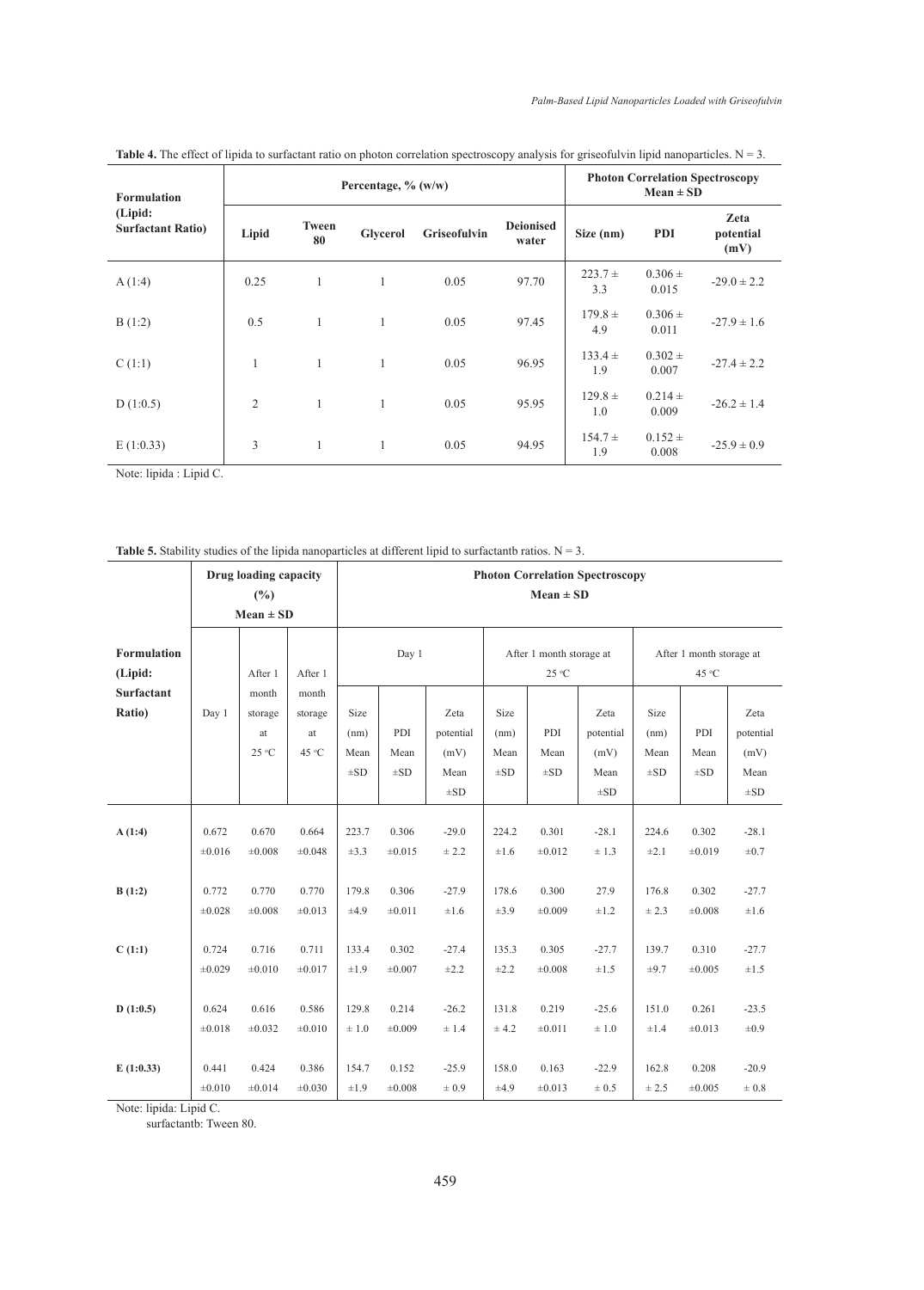E). This could be due to the increased viscosity that caused a decrease in the efficiency of the homogenizer to further reduce the particle size of griseofulvin to facilitate its solubility and incorporation (43).

Formulation B was chosen as the optimum formulation as its drug loading percentage was significantly the highest ( $p < 0.01$  compared to formulation A;  $p \leq 0.001$  compared to Formulations D and E). Although its drug loading percentage was insignificantly difference from formulation C, however formulation B consumed a lower percentage of lipid (lesser material). Besides, all of the formulations were stable (no significant change) in terms of drug loading percentage after one-month storage at 25  $\mathrm{^{\circ}C}$  and 45  $\mathrm{^{\circ}C}$ .

#### **Conclusion**

LN loaded with griseofulvin was successfully prepared from palm-based materials using the simple hot high-pressure homogenization technique. The optimized formulation was obtained from a series of screening and optimisation works including HPH parameters optimization, lipid and surfactant selection and lipid to surfactant ratio optimization in relation to their effects on particle size, formulation stability as well as drug loading capacity. This study suggests that the palm-based triglycerides serve as a potential lipid core of LN for drug delivery. Further studies such as cytotoxicity, antifungal susceptibility tests and skin penetration and retention studies will be reported in another report on the efficacy of the palm-based LN loaded with griseofulvin as topical dosage form.

## **Acknowledgement**

The authors would like to acknowledge the funding from Malaysian Palm Oil Board (MPOB) Graduate Students' Assistantship Scheme and International Medical University (IMU) for funding this research.

#### **References**

(1) Muller RH, Mader K and Gohla S. Solid lipid nanoparticles (SLN) for controlled drug delivery - a review of the state of the art. *Eur. J. Pharm. Biopharm.* (2000) 50: 161-77.

- Pardeike J, Hommoss A and Muller RH. Lipid (2) nanoparticles (SLN, NLC) in cosmetic and pharmaceutical dermal products. *Int. J. Pharm.* (2009) 366: 170-84.
- $(3)$  Guimaraes K and Re M. Lipid nanoparticles as carriers for cosmetic ingredients: The first (SLN) and the second generation (NLC). In: Beck R, Guterres S and PohlmannA (eds.) *Nanocosmetics and Nanomedicines.* Springer, Berlin Heidelberg (2011).
- Agrawal Y, Petkar KC and Sawant KK. Development, (4) evaluation and clinical studies of Acitretin loaded nanostructured lipid carriers for topical treatment of psoriasis. *Int. J. Pharm.* (2010) 401: 93-102.
- (5) Raza K, Singh B, Singal P, Wadhwa S and Katare OP. Systematically optimized biocompatible isotretinoinloaded solid lipid nanoparticles (SLNs) for topical treatment of acne. *Colloids & Surfaces B: Biointerfaces* (2013) 105: 67-74.
- Wissing SA and Muller RH. The influence of solid lipid (6) nanoparticles on skin hydration and viscoelasticity-*in vivo* study. *Eur. J. Pharm. Biopharm.* (2003) 56: 67-72.
- Cevc G and Vierl U. Nanotechnology and the (7) transdermal route: A state of the art review and critical appraisal. *J. Control Release* (2010) 141: 277-99.
- Oxford AE, Raistrick H and Simonart R. Studies in (8) the biochemistry of micro-organisms: Griseofulvin, C(17)H(17)O(6)Cl, a metabolic product of Penicillium griseo-fulvum Dierckx. *Biochem. J.* (1939) 33: 240-8.
- (9) Gentles JC. Experimental ringworm in guinea pigs: oral treatment with griseofulvin. *Nature* (1958) 182: 476-7.
- (10) Griffiths. WHO Model Prescribing Information Drugs Used in Skin Diseases. *Clin. Exp. Dermatol*. (1999)  $24.81 - 2$ .
- $(11)$  Aggarwal N and Giondi S. Preparation and evaluation of antifungal efficacy of griseofulvin loaded deformable membrane vesicles in optimized guinea pig model of Microsporum canis—Dermatophytosis. *Int. J. Pharm.* (2012) 437: 277-87.
- Mhatre PA, Patil RN and Kumar RS. Formulation, (12) development and evaluation of topical emulgel of griseofulvin. *An Int. J. Adv. Pharm. Sci.* (2014) 5: 2298-308.
- (13) Shishu and Aggarwal N. Preparation of hydrogels of griseofulvin for dermal application. *Int. J. Pharm.* (2006) 326: 20-4.
- Chakraborty S, Shukla D, Mishra B and Singh S. (14) Lipid--an emerging platform for oral delivery of drugs with poor bioavailability. *Eur. J. Pharm. Biopharm.*  (2009) 73: 1-15.
- (15) Nimni ME, Ertl D and Oakes Distribution of griseofulvin in the rat: comparison of the oral and topical route of administration. *J. Pharm. Pharmacol.*  (1990) 42: 729-31.
- (16) Kassem MA, Esmat S, Benda ER and El-Komy MH. Efficacy of topical griseofulvin in treatment of tinea corporis. *Mycoses* (2006) 49: 232-5.